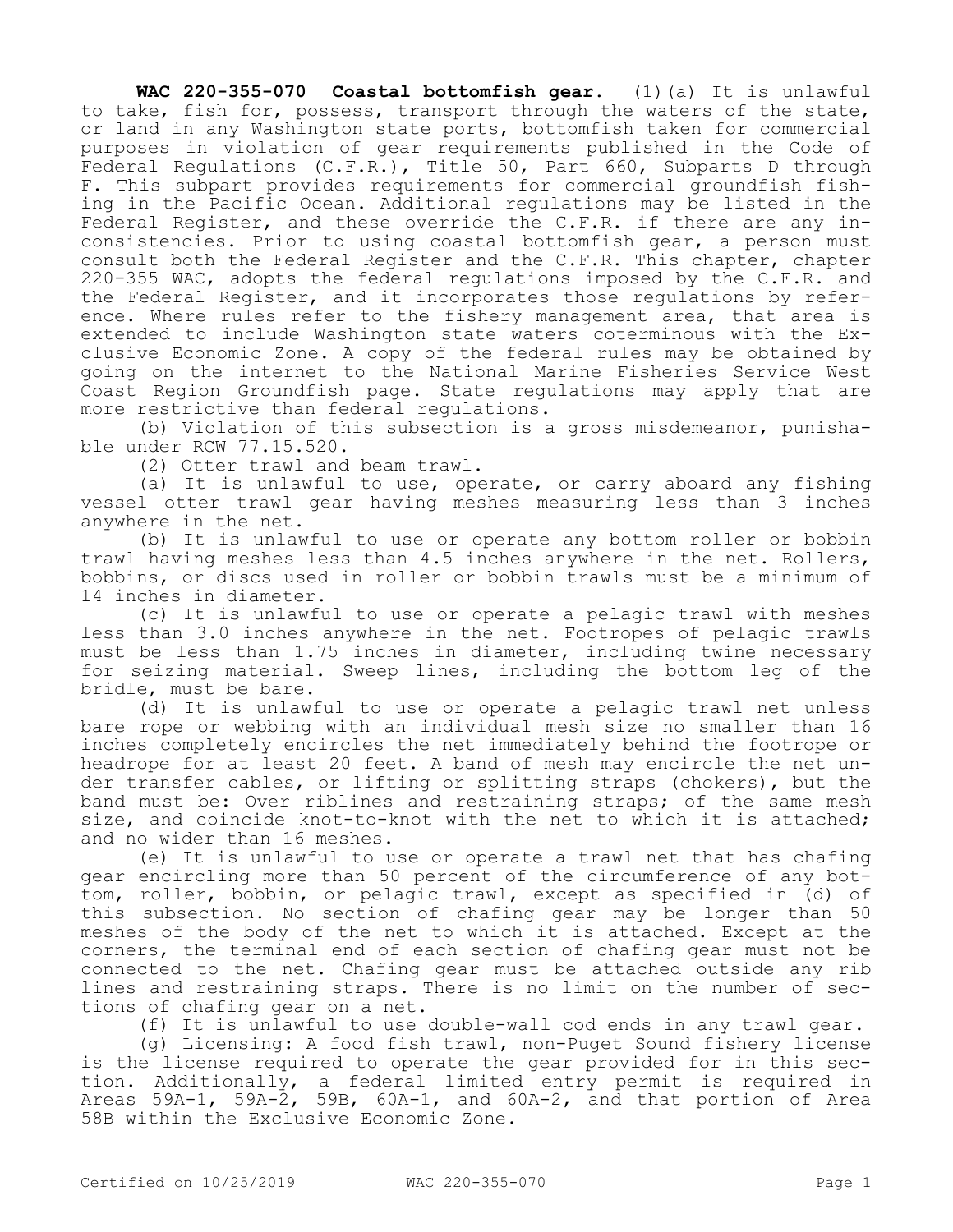(h) Violation of licensing requirements under this subsection is punishable pursuant to RCW 77.15.500.

(i) Violation of gear requirements under this subsection is punishable pursuant to RCW 77.15.520.

(3) Set lines.

(a) It is unlawful for the operator of set lines to leave such gear unattended, unless the following requirements are met:

(i) Gear must be marked with a buoy. The buoy must have affixed to it in a visible and legible manner a department-approved and registered buoy brand issued to the licensee. Set lines must also be marked at the surface at each terminal end with a pole and flag, light, and radar reflector.

(ii) Buoys affixed to unattended gear must be visible on the surface of the water except during strong tidal flow or extreme weather conditions.

(iii) Set lines must be attended to no less than every seven days.

(b) Licensing: A food fish set line fishery license is the license required to operate the gear provided for in this section.

(c) Violation of licensing requirements under this subsection is punishable pursuant to RCW 77.15.500.

(4) Bottomfish pots.

(a) It is unlawful for the operator of bottomfish pots to leave such gear unattended, unless the following requirements are met:

(i) Gear must be marked with a buoy. The buoy must have affixed to it, in a visible and legible manner, a department-approved and registered buoy brand issued to the licensee.

(ii) Bottomfish pots laid on a ground line must be marked at the surface with a pole and a flag, light, and radar reflector at each terminal end.

(iii) Buoys affixed to unattended gear must be visible on the surface of the water except during strong tidal flow or extreme weather conditions.

(iv) Bottomfish pots must be attended to no less than every seven days.

(b) Licensing: A bottomfish pot fishery license is the license required to operate the gear provided for in this section.

(c) Violation of licensing requirements under this subsection is punishable pursuant to RCW 77.15.500.

(5) Commercial jig gear.

(a) Licensing: A bottomfish jig fishery license is the license required to operate the gear provided for in this section.

(b) Violation of licensing requirements under this subsection is punishable pursuant to RCW 77.15.500.

(6) Troll lines.

(a) Licensing: A bottomfish troll fishery license is the license required to operate the gear provided for in this section.

(b) Violation of licensing requirements under this subsection is punishable pursuant to RCW 77.15.500.

[Statutory Authority: RCW 77.04.020, 77.12.045, and 77.12.047. WSR 17-18-037 (Order 17-223), § 220-355-070, filed 8/29/17, effective 9/29/17. Statutory Authority: RCW 77.04.012, 77.04.013, 77.04.020, 77.04.055, and 77.12.047. WSR 17-05-112 (Order 17-04), amended and recodified as § 220-355-070, filed 2/15/17, effective 3/18/17. Statutory Authority: RCW 77.12.047. WSR 07-23-002 (Order 07-279), § 220-44-030, filed 11/7/07, effective 12/8/07; WSR 01-02-060 (Order 00-266), §